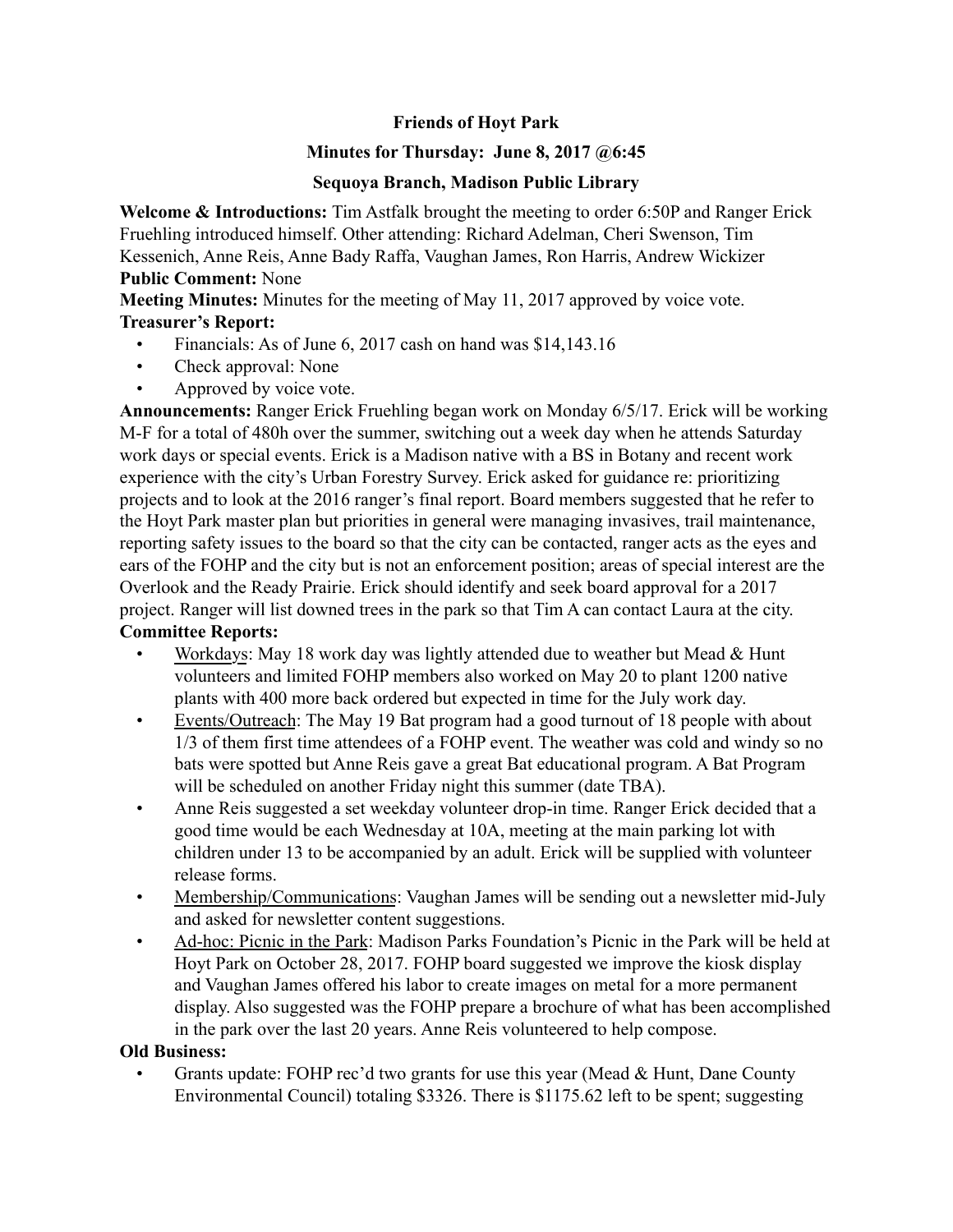herbicide and tools. Neither grant requires detailed financial accounting but a written report is required for the Dane Co. grant in the spring. There is no specific deadline for the Mead & Hunt report.

- Volunteer workday: June 17 workday will be trail maintenance with gravel and ring bar to be provided by the Parks Dept. 10-20 Cuna Mutual volunteers may be possible. July workday will be fireplace maintenance. Fireplace vandalism will be reported to the city.
- FHP picnic: June 24, Roy's shelter, noon to 2:30P, FOHP will provide cups, plates, napkins, utensils and beverages.
- Greater Celandine and Wood Poppy Control Plans: Paul at the city suggests preventing seeding of Greater Celandine to help limit spread. Wood poppy will be limited to 2 areas in the park; lower end of the ravine and along the lower bluff trail.

### **New Business:**

- FHP binders at Sequoya library will be scanned over the next year to remove the 3-5 binders from the library as the by-laws do not require a physical copy of the ranger reports and meeting minutes. New minutes will be drafted by the secretary and, after amendment and approval at the next month's board meeting, a pdf of the approved minutes will be posted on the website approximately 5-6w post meeting.
- Anne Reis suggested that FOHP do a monarch outreach program. We will plan this for next year as more monarch supporting plants are needed in areas that the public can access.
- Anne introduced the iNaturalist app where 'citizen scientists' can submit photos of wildlife (plants, animals, bugs) within the park and other iNaturalist contributors can assist in identifying. A further introduction and tutorial will be conducted at the FOHP July 13, 2017 meeting.

**Next Meeting Date:** July 13, 2017 6:45P @ Sequoya library **Meeting adjourned @** 8:40P

#### **Board**

Tim Kessenich kesset@tds.net

**Ranger**

## **Neighborhood Association Reps**

Tomas Gverzdys (Rocky Bluff) tomas.gverzdys@gmail.com Anne Reis (Regent) ahreis@mailcan.com

Tim Astfalk timastfalk@yahoo.com Richard Adelman radelman18@gmail.com Cheri Swenson caswenso@wisc.edu Vaughan James rviames rviames *arro* research research research research research research research research research research research research research research research research research research research research resea Elise Uphoff Iverson.elise@gmail.com Andrew Wickizer awickizer awickizer awickizer awickizer awickizer awickizer awickizer awickizer awickizer awickizer awickizer awickizer awickizer awickizer awickizer awickizer awickizer awickizer awickizer awickizer awicki

Erick Fruehling e.fruehlin@gmail.com

Chris Stroebel (VanChaMaShe) Christopher.stroebel@stroeblaw.com